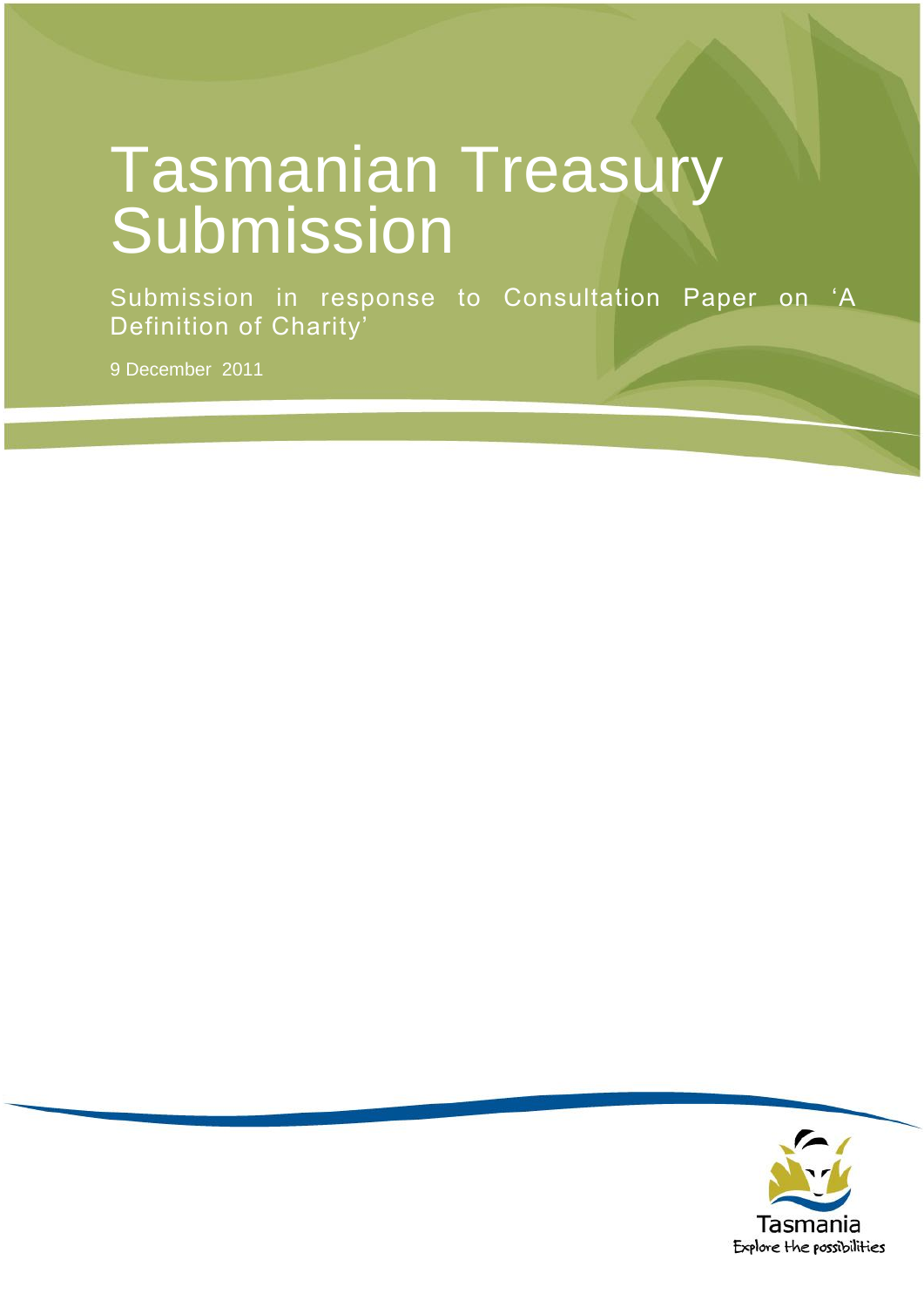# **Introduction**

The Tasmanian Department of Treasury and Finance welcomes the opportunity to provide a submission in response to the consultation paper published by the Commonwealth Treasury in October 2011 on "A Definition of Charity".

The Department acknowledges that there are significant benefits to the not-for-profit sector that may arise from this national reform agenda, particularly if the States and Territories can agree on a harmonised approach to taxation of the sector.

The establishment of a national regulator for the sector will simplify the administration of taxing the not-for-profit sector and provide certainty to the both the sector and State and Territory revenue departments.

This submission addresses the questions posed in the consultation paper in turn. The submission is not confidential.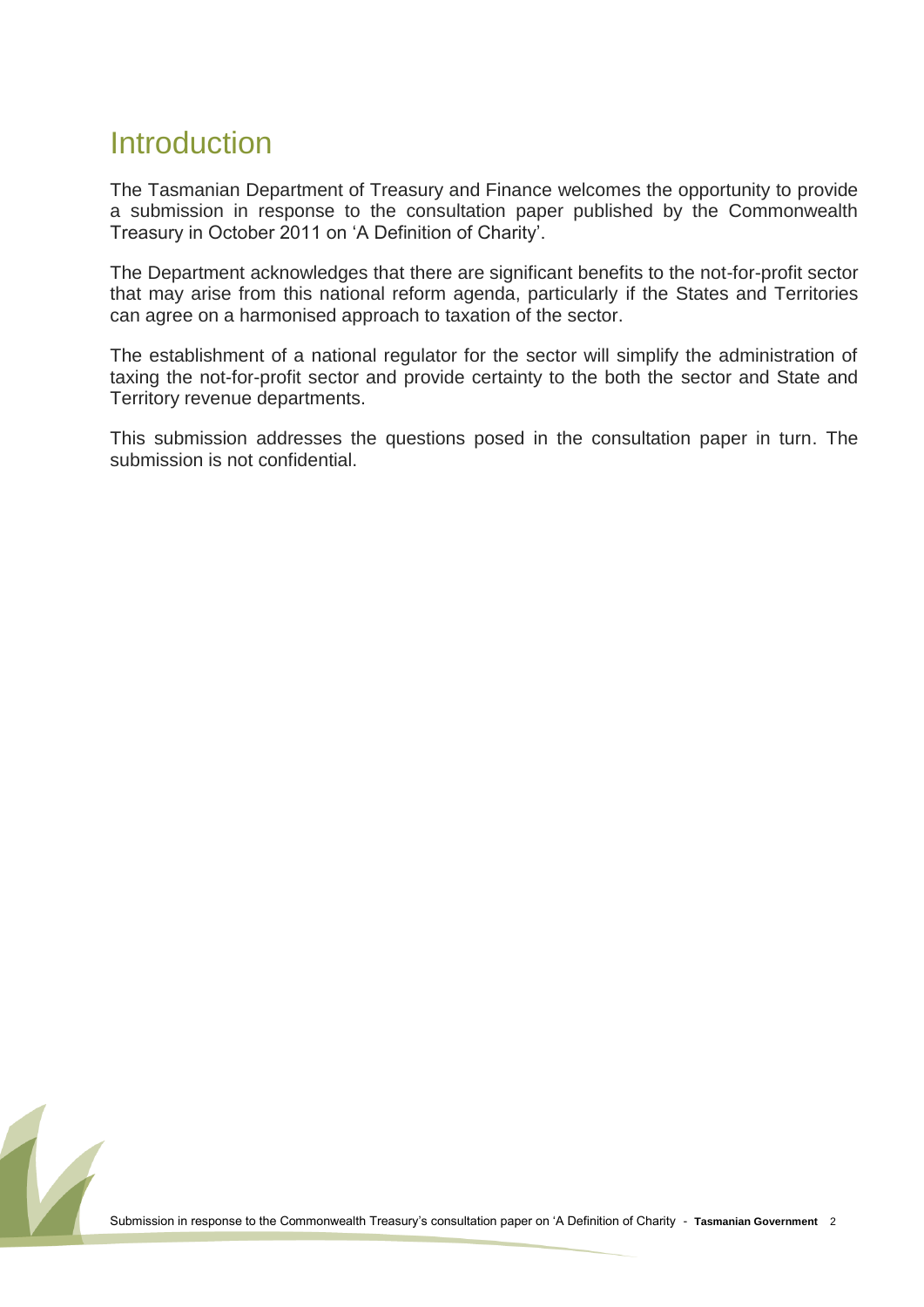# *1 Are there any issues with amending the 2003 definition to replace the 'dominant purpose' requirement with the requirement that a charity have an exclusively charitable purpose?*

There is no issue with amending the 2003 definition to replace the "dominant purpose" requirement with the requirement that a charity have an exclusively charitable purpose. The proposed amendment creates an absolute; the "dominant purpose' test is open to interpretation (for example: if a NFP entity directs 51% of its activities towards charitable activities, which could be interpreted as being the entity's 'dominant purpose'). A change in the definition to a 'sole' or 'exclusive' purpose creates certainty for the regulator and the NFP sector.

## *2 Does the decision by the New South Wales Administrative Tribunal provide sufficient clarification on the circumstances when a peak body can be a charity or is further clarification required?*

The decision in *Social Ventures Australia Limited v Chief Commissioner of State Revenue* provides sufficient clarification about the circumstances where a peak body can be a charity. Further clarification is not required at the present time; however, it may become necessary in the event that the *Word Investments* case is used as a precedent in future litigation.

# *3 Are there any changes required to the Charities Bill 2003 to clarify the meaning of 'public' or 'sufficient section of the community'?*

There would appear to be no changes that should be made to the Charities Bill to clarify the meaning of "public" or "sufficient section of the general community". "Public" is a word that has a widely and commonly accepted meaning.

As to the definition of 'sufficient section of the general community', there could be scope to qualify the term 'general community' to recognise that there are specific groups of people that form what could be considered a "general community"—for example, a group of people with shared, specific religious, cultural or philosophical beliefs might be characterised as a "general community"; a "sub-group" general community within the broader population.

# *4 Are changes to the Charities Bill 2003 necessary to ensure beneficiaries with family ties (such as native title holders) can receive benefits from charities?*

Given that Australia has an identifiable population of indigenous people, as well as other people such as refugees who may share blood ties, the Charities Bill might be amended, along the lines of the New Zealand amendment, to ensure beneficiaries with family ties can receive benefits from charities.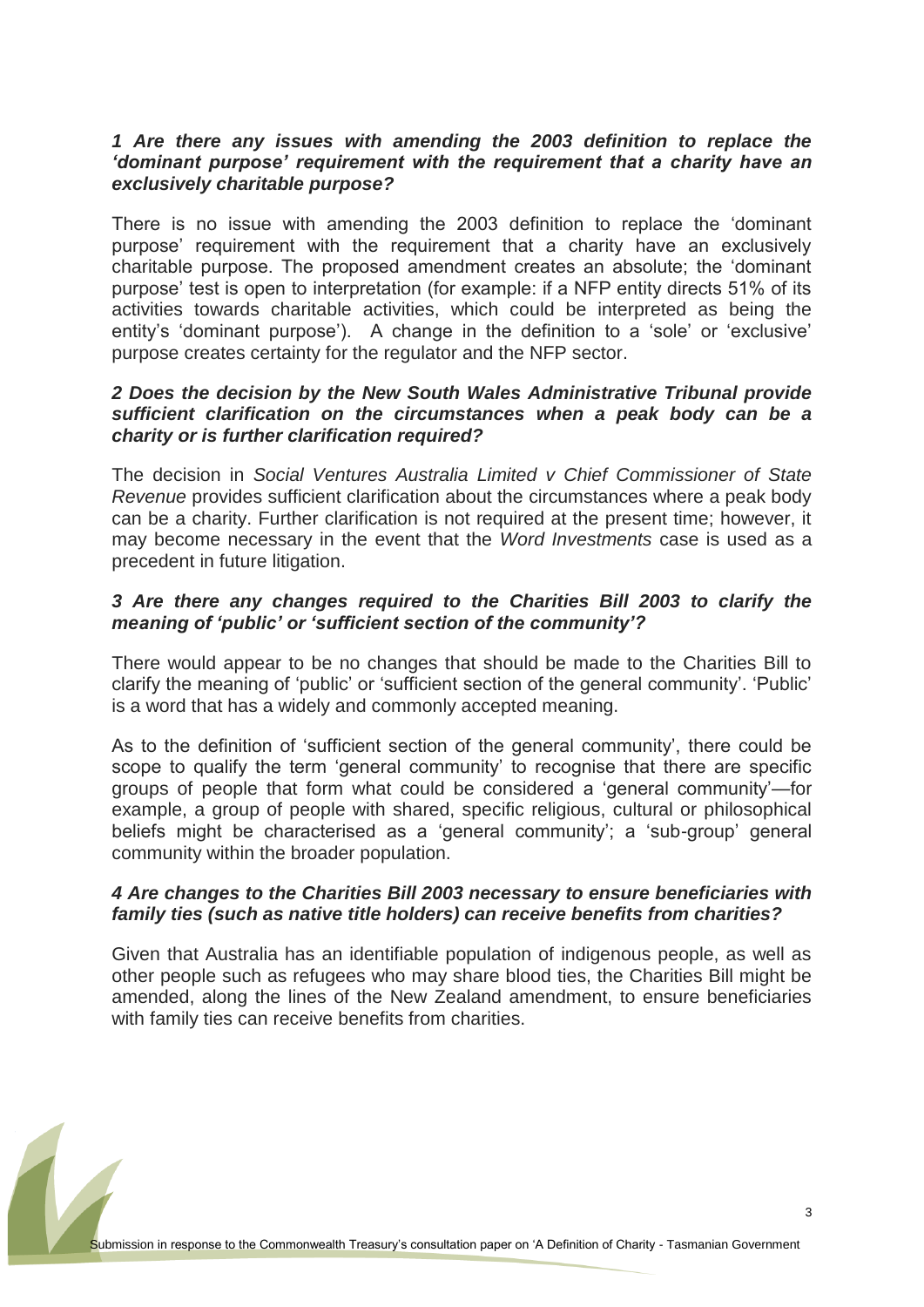*5 Could the term 'for the public benefit' be further clarified, for example, by including additional principles outlined in TR 2011/D2 or as contained in the Scottish, Ireland and Northern Ireland definition or in the guidance material of the Charities Commission of England and Wales?*

# *6 Would the approach taken by England and Wales of relying on the common law and providing guidance on the meaning of public benefit, be preferable on the grounds it providers greater flexibility?*

There is merit in both approaches suggested in these questions as the question of whether an entity's activities are 'for the public benefit' requires a subjective assessment of the entity"s activities and purposes.

Incorporating the additional principles outlined in TR 2011/D2 or including a comprehensive list such as is contained in the Irish legislation would provide clear, added guidance as to the nature of activities considered to be for the public benefit.

The guidance material in the English, Welsh, Scottish and Northern Ireland legislation all require a consultative process, which would appear to be somewhat burdensome to administer. This approach is not likely to be the best option to deal with this issue.

Given that the purpose of the NFP reforms is to provide certainty to government and the NFP sector about the definition of "charity" in its entirety, it would seem that favouring a non-statutory approach to the issue of 'for the public benefit' and, instead relying on common law and overarching guidelines is counter intuitive. While it may provide for greater flexibility in interpretation, this approach has the potential to reduce certainty and clarity, which would be contra to the scope of this reform project.

To increase the flexibility of a statutory definition of "for the public benefit", a provision such as "any other purpose of an entity that may reasonably be regarded as analogous to any of the preceding purposes" could be included in the legislation. This would allow for the definition to apply to any new public benefit purposes that may arise as a result of judicial determinations.

Despite the findings of the 2001 Charities Definition Inquiry, the requirement that the purpose of an entity must have "practical utility" to be of public benefit may unintentionally narrow the scope of the definition if it is applied strictly to the letter of the law. It would appear that amending the Charities Bill to remove this requirement would not substantially alter the public benefit test.

## *7 What are the issues with requiring an existing charity or entity seeking approval as a charity to demonstrate they are for the public benefit?*

The issues associated with requiring an existing charity or an entity seeking approval as a charity to demonstrate that they are for the public benefit are primarily compliance costs. However, as noted in the consultation paper, in some instances the public benefit may be self-evident; in other instances, charities have already been required to review their activities and purpose to ensure they remain charitable.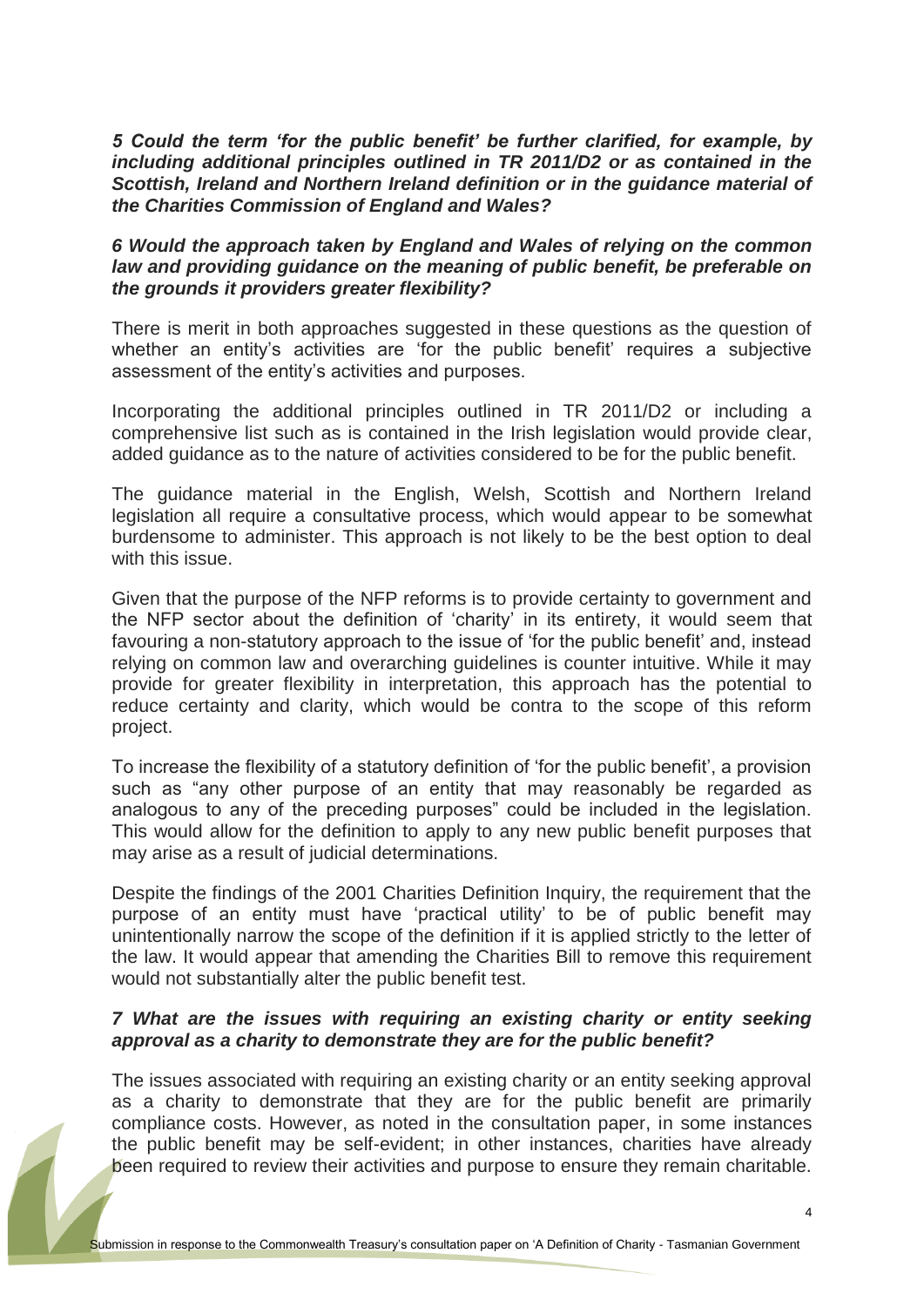Charities are already under an obligation to notify relevant government authorities if they consider they are no longer assessable as charitable. As such, there should be little in the way of increases to compliance costs incurred by an entity in demonstrating that it is for the public benefit.

# *8 What role should the ACNC have in providing assistance to charities in demonstrating this test, and also ensuring charities demonstrate their continued meeting of this test?*

The ACNC"s role in providing assistance to charities in demonstrating the public benefit test should be limited to a guidance role only. Information about what sort of evidence will satisfy the ACNC that an entity meets the public benefit test could be made available on the public information portal that the ACNC is required to establish, as well as through the ACNC"s role of providing education and support to the NFP sector on technical matters.

# *9 What are the issues for entities established for the advancement of religion or education if the presumption of benefit is overturned?*

There will only be issues for entities established for the advancement of religion or education if the presumption of benefit is overturned if the entity cannot demonstrate a public benefit. An entity that has been approved as a charity will be at risk of losing that status if it can be shown that its activities are causing significant detriment or harm to its members. As noted in the consultation paper, overseas experience shows that overturning the presumption of public benefit for the advancement of religion has not resulted in any particular difficulties for most religions. The ACNC may wish to consider providing examples of these overseas experiences through its information dissemination programs.

## *10 Are there any issues with the requirement that the activities of a charity be in furtherance or in aid of its charitable purpose?*

There appear to be no issues associated with the requirement that the activities of a charity be in furtherance or in aid of its charitable purpose. This requirement has been judicially determined in the *Word Investments* case and the legislation should reflect the common law position.

# *11 Should the role of activities in determining an entity's status as a charity be further clarified in the definition?*

The core definition of a charity in the Charities Bill includes the requirement that the entity does not engage in activities that "do not further, or are not in aid of, its dominant purpose". This prohibition adequately reflects the decision in *Word Investments* and should not require amendment or clarification.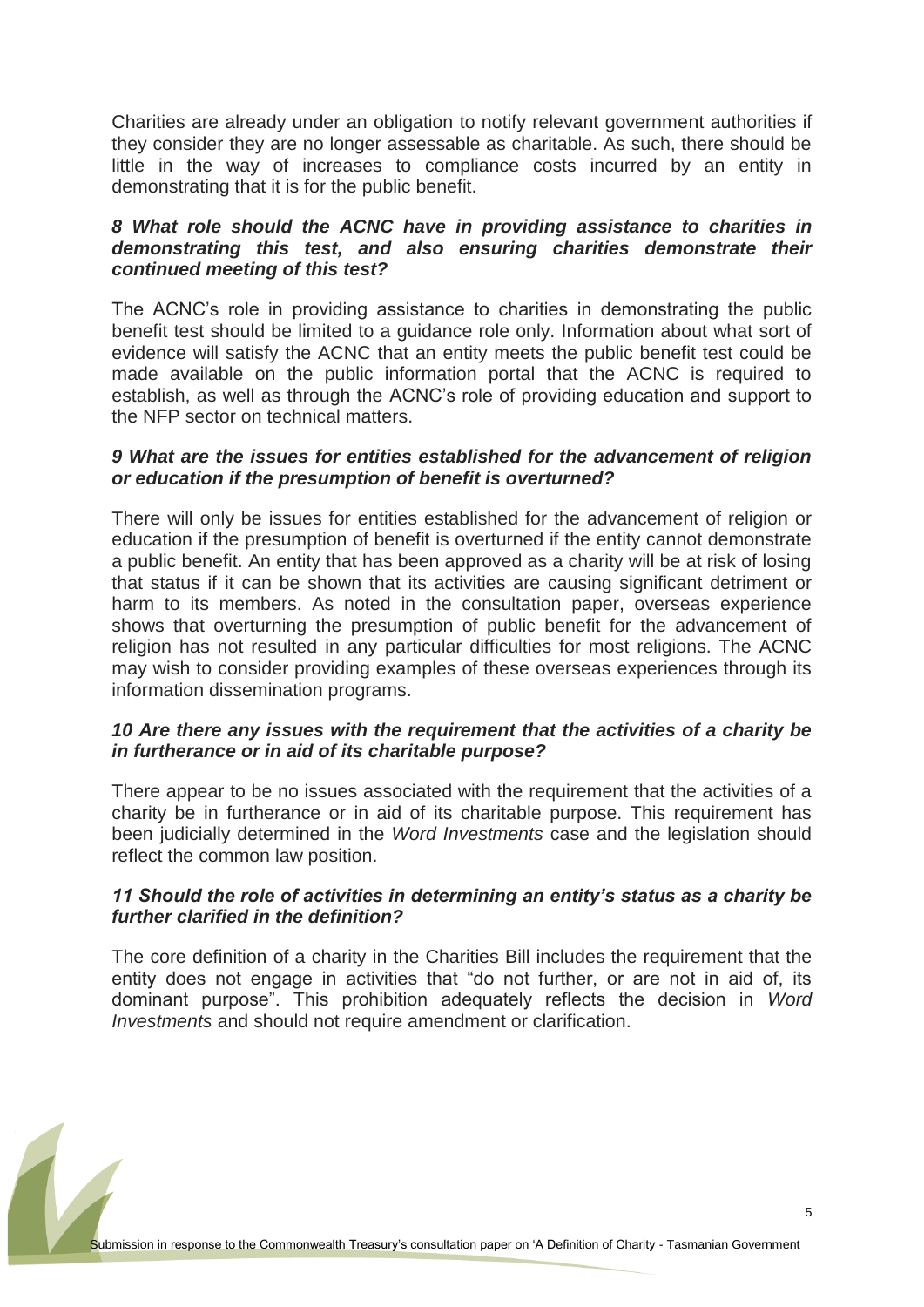# *12 Are there any issues with the suggested changes to the Charities Bill 2003 as outlined above to allow charities to engage in political activities?*

#### *13 Are the any issues with prohibiting charities from advocating a political party, or supporting or opposing a candidate for political office?*

There are no issues with either of the suggested changes. The first change reflects the decision in the *Aid/Watch* case and the second change continues the accepted practice of prohibiting a charity from advocating for a political party, or supporting or opposing a candidate for political office.

# *14 Is any further clarification required in the definition on the types of legal entity which can be used to operate a charity?*

Clarification should be provided to specifically define the types of legal entity that can be used to operate a charity. This could be provided in the explanatory material to the definition so as to provide clear guidance to the ACNC about the entities that the government intends to be defined as charities. This information should also be disseminated by the ACNC through its information sharing programs.

# *15 In the light of the* **Central Bayside** *decision is the existing definition of 'government body' in the Charities Bill 2003 adequate?*

The current definition of "government body" is somewhat inadequate. A definition such as the definition of "government entity" contained in the *A New Tax System (Australian Business Number) Act 1999* would be preferable as it clearly sets out what a government entity is. The definition would need to include the government of a foreign company (to reflect the definition contained in the Charities Bill) and also be clear about the whether or not local government is included. On the basis of the decision in *Central Bayside* it would appear that, currently, local government would not be considered a government body for the purposes of the Charities Bill.

# 16 Is the list of charitable purposes in the Charities Bill 2003 and the Extension **of Charitable Purposes Act 2004** *an appropriate list of charitable purposes?*

## *17 If not, what other charitable purposes have strong public recognition as charitable which would improve clarity if listed?*

The list of charitable purposes in the Charities Bill and the *Extension of Charitable Purposes Act 2004* could be made more comprehensive for reasons of certainty (see for example the lists contained in the legislation of Scotland and Northern Ireland). The list of entities proposed as falling under the "other purposes beneficial to the community" in the consultation paper should be included in the list prescribed in the legislation.

Similarly, as TR2011/D2 has identified specific activities that have been found to be not charitable, these should be included in the list of disqualifying purposes (with the exclusion of the reference to sporting as there are some instances where sporting activities may be a charitable purpose)to provide certainty to the regulator and the NFP sector.